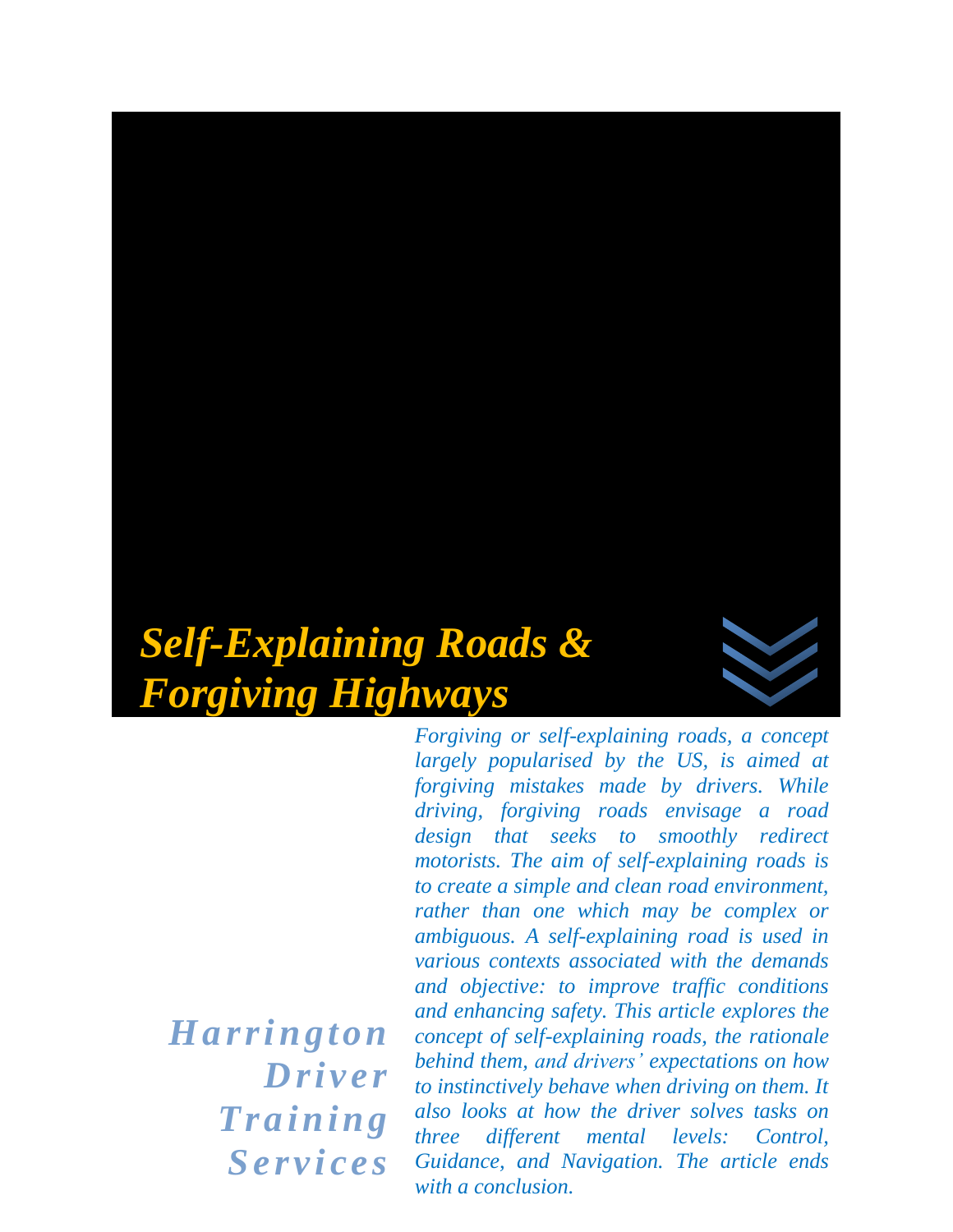## *Self-Explaining Roads & Forgiving Highways*

 *Tom Harrington LL B F Inst. MTD (April 2020)*

### *Introduction*

elf-explaining roads is a concept that originated in the Netherlands and other parts of Europe. It envisages the creation of a roadway environment that would instinctively make drivers adjust and behave in tune with the design of the road. In other words, the road design would require driving behaviour to the road. In other words, the road design would require driving behaviour to comply. It was also a concept largely popularized by the US, aimed at forgiving the mistakes made by drivers while driving. Forgiving Roads envisages a road design that seeks to smoothly redirect motorists.  $\frac{1}{1}$  As mentioned above, the concept of self-explaining and forgiving roads on which the driver is encouraged to naturally adopt behaviour consistent with the design and function originated in the Netherlands. The aim is that different classes of roads should be distinctive within each class; features such as width of carriageway, road markings, signage and use of street lighting would be consistent throughout the route. Drivers would perceive the type of road and "instinctively" know how to behave. The environment effectively provides a "label" for the particular type road and thus there would be less need for separate control devices, such as additional traffic signs to regulate traffic behaviour. <sup>2</sup> Forgiving Highways is a concept that designs roads "to forgive" mistakes committed by motorists on the roads. It seems to smoothly redirect vehicles that leave the road, and allow wide environment clear zones to bring vehicles to controlled stops if and when they leave the road. The idea that Forgiving Highways - which are wide and straighter – would reduce crashes on non-motorway roads took root during the 1966 National Highway Safety hearings in the US. Leading the way was a nationally recognized expert on road safety and design - Kenneth Stonex, who during his career at General Motors' oversaw much of the research that created the basis for the Interstate Highway safety standards.<sup>3</sup>

#### *Self-Explaining Roads*

The vision of The Self-Explaining and Forgiving Highways is a new way of thinking in planning and designing road infrastructure. Design of roads must focus on simplicity and cleanness instead of complexity and ambiguity.

l

<sup>3</sup> Gary Toth. August 2009. *Project for Public Spaces. Exiting the "Forgiving Highway" for the "Self-explaining road".* 



<sup>1</sup> Bangalore Mirror. indiatimes.com

<sup>2</sup> European Commission. *Mobility & Transport. Road Safety*. ec.europa.eu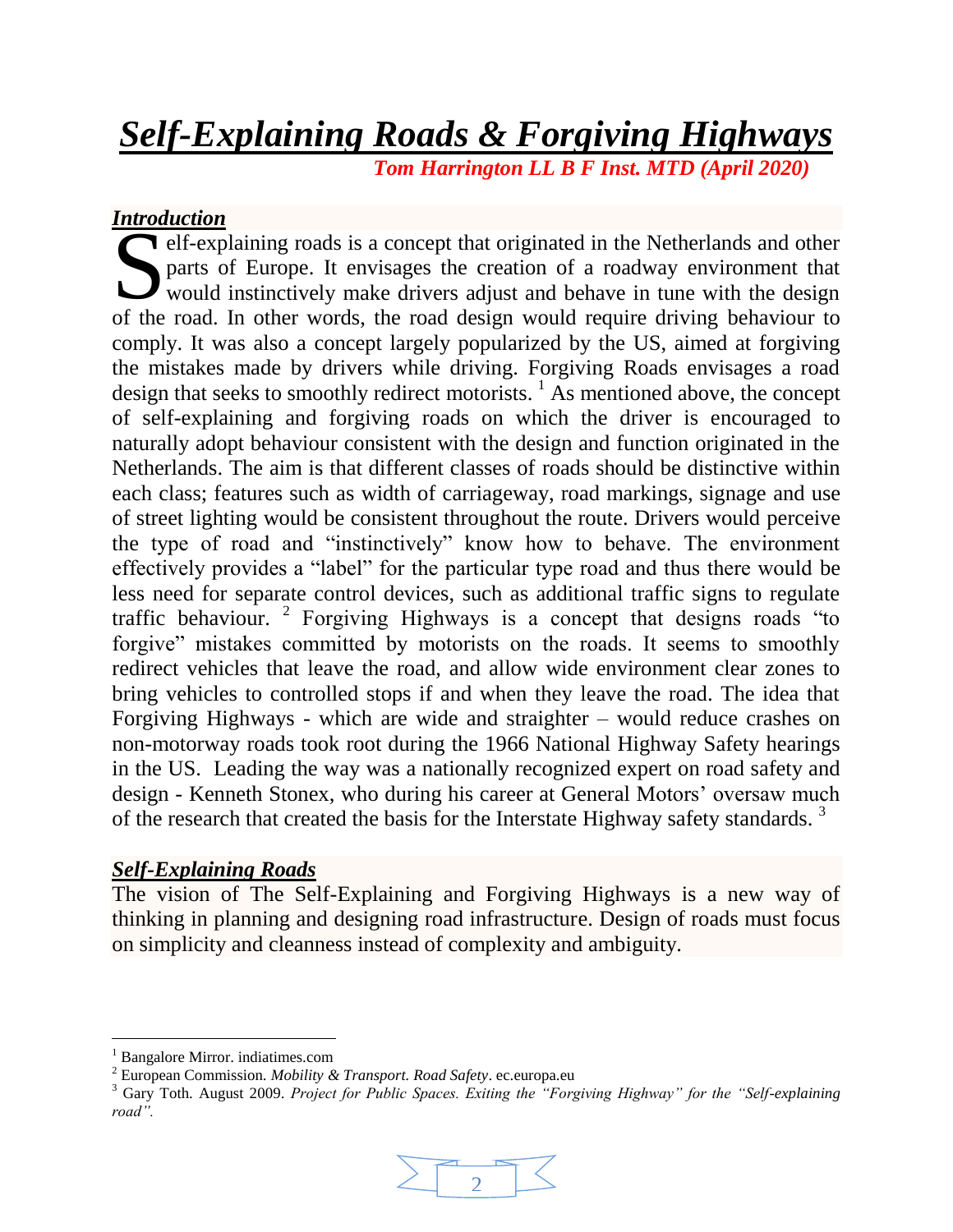The aim of self-explaining roads is to create a simple and clean road environment, rather than one which may be complex or ambiguous. One author  $4$  described selfexplaining roads as follows:

*"Simple and unambiguous, clear and understandable, readable and recognizable traffic situations – easy to handle for road users- without too many distractions and overload and leaving no doubt about the reasonable speed level, the give way situation, location and movement of other road users around".* 

One of the aims of self-explaining highways is to make the actions of road users more predictable. In order to achieve this, the design of self-explaining roads requires understanding between the fields of traffic psychology  $5$  and road engineering. <sup>6</sup> Such an approach uses simplicity and consistency of design to reduce driver stress and driver error. It is already used for the highest road classes e.g. motorways/freeways , but on low class roads consistency in design is often compromised by other objectives such as high access levels, variable alignment, mixed use and variable roadside development , which result in lack of consistency and lack of differentiation between road classes. These concepts are being developed further in current European projects to understand which design features modify driver behaviour to accord with the road function and result in speed choice consistent with the safe speed for that design and function.  $\frac{7}{1}$  The concept of the "Self-explaining" road is used in various contexts associated with the demands and objective: to improve traffic conditions and enhancing safety. But exactly what does that mean and how do we create self-explaining roads?<sup>8</sup>

#### *No Unexpected Surprises Occur*

The road user's expectations to the road and its continuation The experiences we as humans accumulate throughout life in terms of the surrounding world and how we adapt to the requirements we encounter are gathered in a bank of knowledge that we carry with us. We take advantage of this also when driving.

l

<sup>8</sup> Lene Herrstedt, M.s C. Ph D. 12 March 2014. *The basis for self-explaining roads*. PDFS. semanticscholar.org



<sup>4</sup>Herrstedt, L. *Making our roads safer – a vision for the future safe environment*. First Annual European Energy and Transport Conference. Barcelona. October 2001.

<sup>&</sup>lt;sup>5</sup> Traffic psychology is a discipline of psychology that studies the relationship between psychological processes and the behaviour of road users. Additionally, social and cognitive applications of psychology are used, such as enforcement, road safety education campaigns and also therapeutic and rehabilitation programmes.

<sup>6</sup> RoSPA. rospa.com

<sup>7</sup> European Commission. *Mobility & Transport. Road Safety*. ec.europa.eu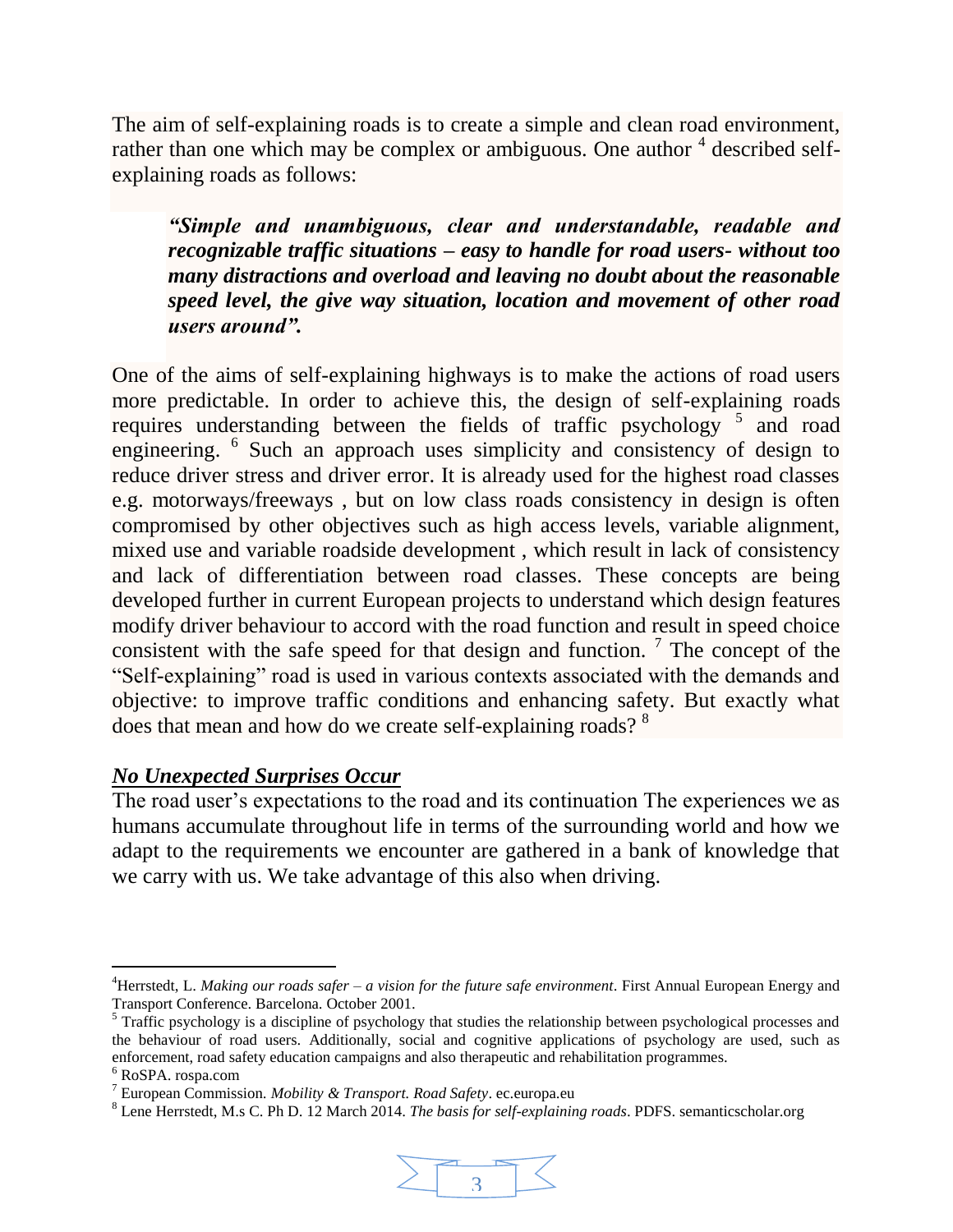Based on previous experience from similar roads and traffic environments we build up certain expectations about how to drive on the current road and which requirements it will pose on us. Before driving on a road for the first time, we have certain expectations as to how this looks. If the road is a national highway we expect the road standard to be relatively high. However, if the road is a minor road in a rural area, we expect it to be narrow and winding. We have a natural curiosity about how the road looks the very first time we drive on it. But after a few kilometres we have built up an expectation of how the continued road will look. The natural expectation is that the road will continue as it began. However, if the road worsens, we prepare ourselves to meet an even worse standard along the way. If the driver's perception and expectations of the road design and functionality do not correspond with the physical design and function, the driver may encounter difficulties. In a situation where prompt action is required, problems often occur because there is not enough time to take proper actions. Very often this will lead to human error, which in turn can cause critical situations such as lack of reaction, longer reaction times, sudden and unexpected manouveres, etc. When a driver has regularly driven on the same road and has become accustomed to it, he has even stronger expectations of the appearance of the road when driving it the next time. If the road has been reconstructed since the driver's last visit, the design of the road may not correspond to his expectations. The driver will then immediately start to reorient himself and base his knowledge on the immediate visual impression. The challenge for the driver is then, that he will need sufficient time to act in a new unexpected way, if required by the reconstructed road. Changes in the road environment pose increased demands on the driver. The road leading up to the change should therefore be constructed such that the driver will gradually lose recognition and thereby consciously begin to reorient in the new road environment. When the road and the traffic conditions are in line with our expectations, no unexpected surprises occur. We then naturally have a high level of preparedness for the incidents and situations that we expect ahead. Correct expectations with respect to road design are therefore an important prerequisite for a well-adapted and safe driving environment.<sup>9</sup>

#### *The Concept of Self-Explaining Roads*

 $\overline{a}$ 

 The Self-Explaining Road refers to a road which is designed in such way that road users immediately perceive how to drive on this

<sup>9</sup> Herrstedt, L. *Making our roads safer – a vision for the future safe environment*. First Annual European Energy and Transport Conference. Barcelona. October 2001.

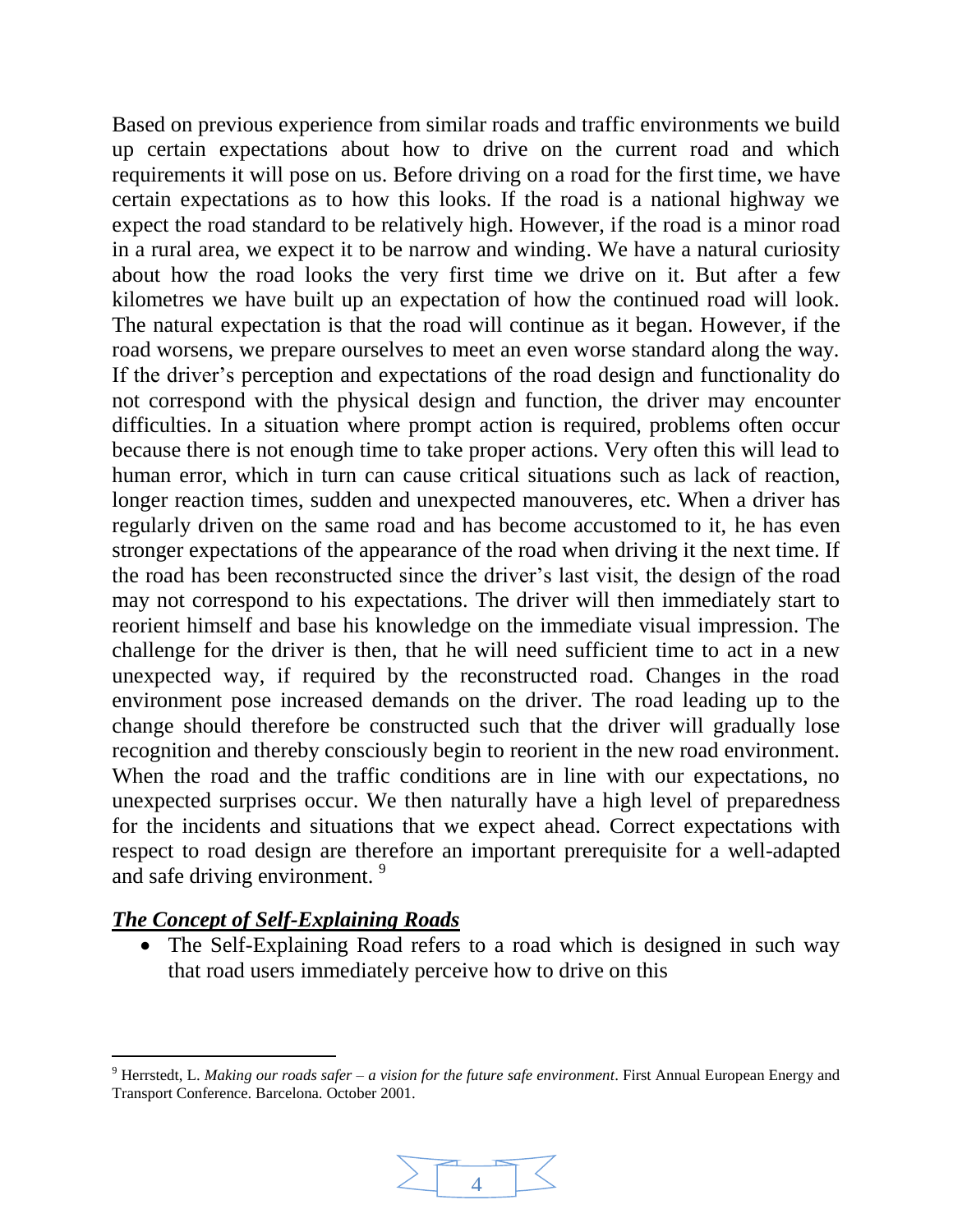- Road user behaviour is mainly determined by the driver's expectations to and perception of the road and the current traffic situation. Consequently, the road must be designed to meet driver expectations.
- This means that the road must have a clear and recognizable standardized design.
- The Self-Explaining Road must make it easy for the road user to go right and difficult to go wrong.
- The idiom of the Self-Explaining Road should make symbolic information dispensable.

Symbolic information (road signs and markings) will primarily confirm the natural information expressed by the road design and must never be in conflict with this natural information. Today the self-explaining road is a long-term design goal for all road designs. Creating the self-explaining road requires continued development towards standardized; consistent and easily recognizable "design characteristics" for different types of roads and road sections of various functions. In this process it is very important that use of symbolic information always supplement and confirm the natural information of the road design without being in conflict. Recognition in the immediate holistic perception of the road and the traffic environment is a fundamental prerequisite to enable precise and accurate driver expectations of the road, both in terms of road design and traffic situations. The Explanatory Model is a tool for use in the development process towards realizing the Self Explaining Road.

#### *Forgiving Roads*

Forgiving roads, a concept largely popularised by the US, is aimed at forgiving the mistakes made by drivers. While driving, forgiving roads envisage a road design that seeks to smoothly redirect motorists. The experiences we as humans accumulate throughout life in terms of the surrounding world and how we adapt to the requirements we encounter are gathered in a bank of knowledge that we carry with us. We take advantage of this also when driving. Based on previous experience from similar roads and traffic environments we build up certain expectations about how to drive on the current road and which requirements it will pose for us. Even before driving on a road for the first time, we have certain expectations as to how it should look. If the road is a national highway we expect the road standard to be relatively high. If the road is a minor road in a rural area, we expect it to be narrow and winding. We have a natural curiosity about how the road looks the very first time we drive on it. But after a few kilometres we built up an expectation of how the continued road will look.

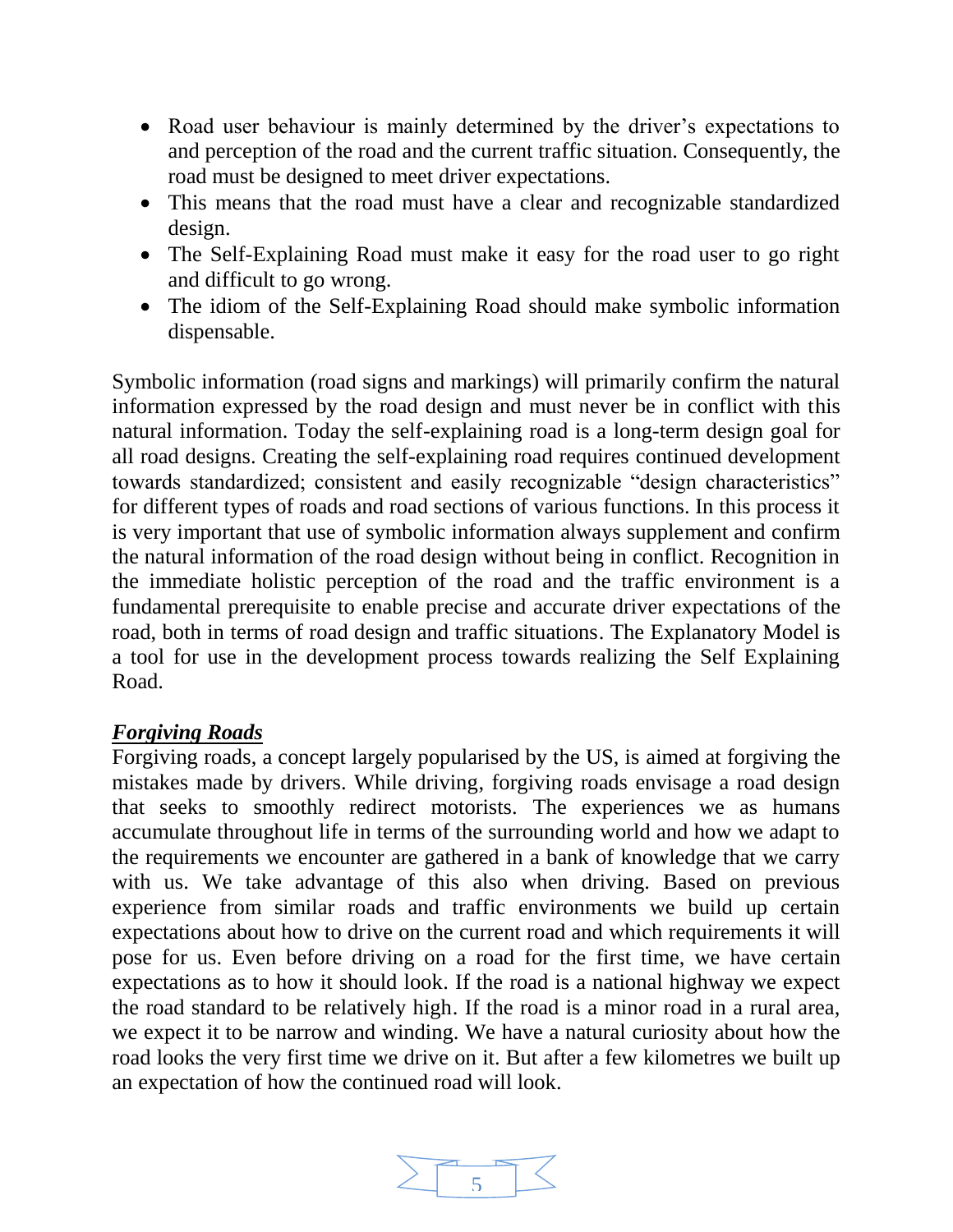The natural expectation is that the road will continue as it began. The road leading up to the change should therefore be constructed such that the driver will gradually lose recognition and thereby consciously begin to reorient in the new road environment. When the road and the traffic conditions are in line with our expectations, no unexpected surprises occur. We then naturally have a high level of preparedness for the incidents and situations that we are expecting ahead. Correct expectations with respect to road design are therefore an important prerequisite for a well-adapted and safe driving.

#### *Control, Guidance & Navigation*

Driving a car involves three main tasks and is a learned skill. For experienced drivers, driving is primarily an automated action (or is it?) which they perform without having to think too deeply about it. Therefore, they can think about other things while driving although they should concentrate fully on the task at hand. Through his immediate holistic perception of the road environment  $-$  a driver chooses speed and position in such way that a comfortable safety margin can be maintained. The driver achieves this by driving in such way that his perceived safety margin in front of the car is longer than his perceived shortest stopping distance. The driver controls this by continuously adapting his driving speed. The perceived safety margin of the driver is subjective. At the same time a true (objective) but unknown safety margin exists. The driver can lose control when he/she overestimates the objective (true) safety margin. To ensure compliance between perceived and true safety margin, the driver must be sufficiently experienced. The driver solves tasks on three different mental levels: Control, Guidance, and Navigation. The control task is the most important one as this must be performed continuously during driving. It is performed more or less automatically whereby the driver automatically adjusts speed and position to maintain a comfortable perceived safety margin. As long as the driver needs to perform control tasks only, he has reserves of mental capacity to think of other things, talk to passengers or listen to the radio. The mental reserve capacity also means he has "a wide range of awareness" or a large functional field of vision enabling him to register what is happening along the road in a relatively long and broad sector in front of the car. The guidance task requires more capacity of the driver. When performing various manouveres such as lane changing or overtaking, the driver must make perceptual assessments in order to consciously decide whether a respective manouvere can be performed safely in traffic. Overcoming this task requires a high degree of focus and the driver's entire mental capacity. The functional field of vision is reduced and consequently the driver is at risk of overlooking traffic incidents which he/she would typically register during automated driving.

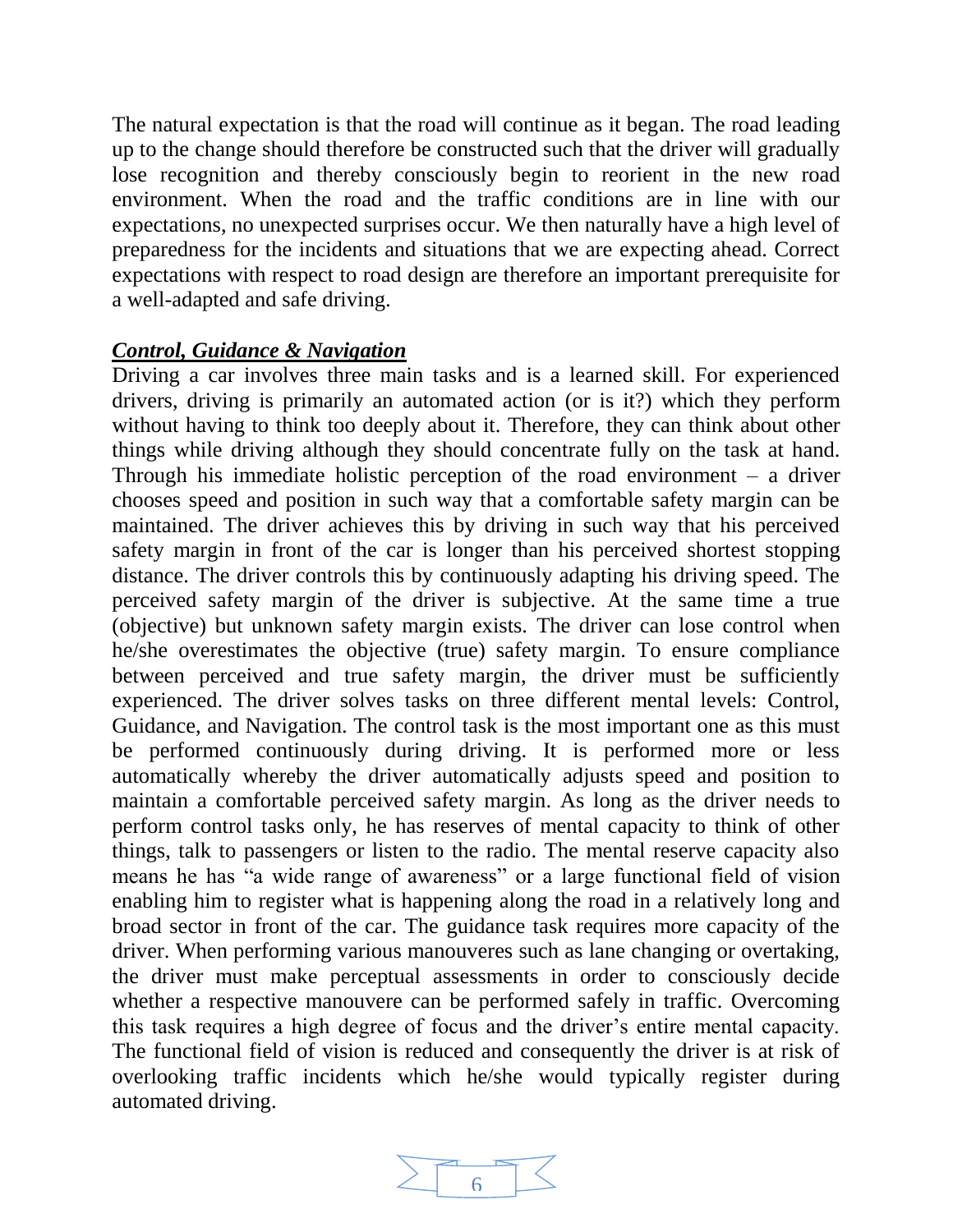The navigation task is the most complex and the only task out of the three which may be characterized as problem solving. As such, the task requires both understanding of symbols and logical thinking. Reading and understanding of road signs, guidance signs and road markings as well as planning a journey from A to B are navigation tasks. If the driver doesn't know the way he will have to use road guidance signs whilst simultaneously orienting in the road system to determine "Where am I?" and "Which direction should I choose?" The choice of direction will be based on previous experiences and use of the symbolic information conveyed on road guidance signs, road maps and GPS. The navigation task requires the driver's full attention and takes up his entire mental capacity. Road signs will only be read when the driver has an immediate need for information. The driver needs to - at least briefly - operate in navigation mode in order to perceive and utilize the information on a road sign or road guidance sign. If the driver continues in automated mode (control task) or performs a demanding manouvere (in guidance mode) he is likely to miss the road sign and hence the information. At automated driving the driver strives to maintain full control of the vehicle and he unconsciously registers from a long distance what is happening on the road ahead of the car. As soon as the driver observes a deviation from a distance, his curiosity and need for information are aroused. The driver will then "slide" into guidance mode enabling him to make an assessment of the situation. If he does not fully understand the situation, he begins functioning at navigation level by reading road signs etc. to collect information. When a driver is using a road for the first time he is curious about the appearance of the road. He will be attentive and careful. He will need time to identify possible dangerous passages and will therefore need timely information from road signs, i.e. a warning about a dangerous bend, series of dangerous corners, hump-backed bridge etc. The warning sign(s) must contribute to creating the proper expectations in the driver thus avoiding surprises. However, when driving on a road he knows very well, the driver will know how to drive.  $10$ 

#### *Conclusion*

l

The concept of Self-explaining roads concept originated in the Netherlands and other parts of Europe. It envisages the creation of a roadway environment that would instinctively make drivers adjust and behave in tune with the design of the road.



<sup>10</sup> Herrstedt, L. *Making our roads safer – a vision for the future safe environment*. First Annual European Energy and Transport Conference. Barcelona. October 2001.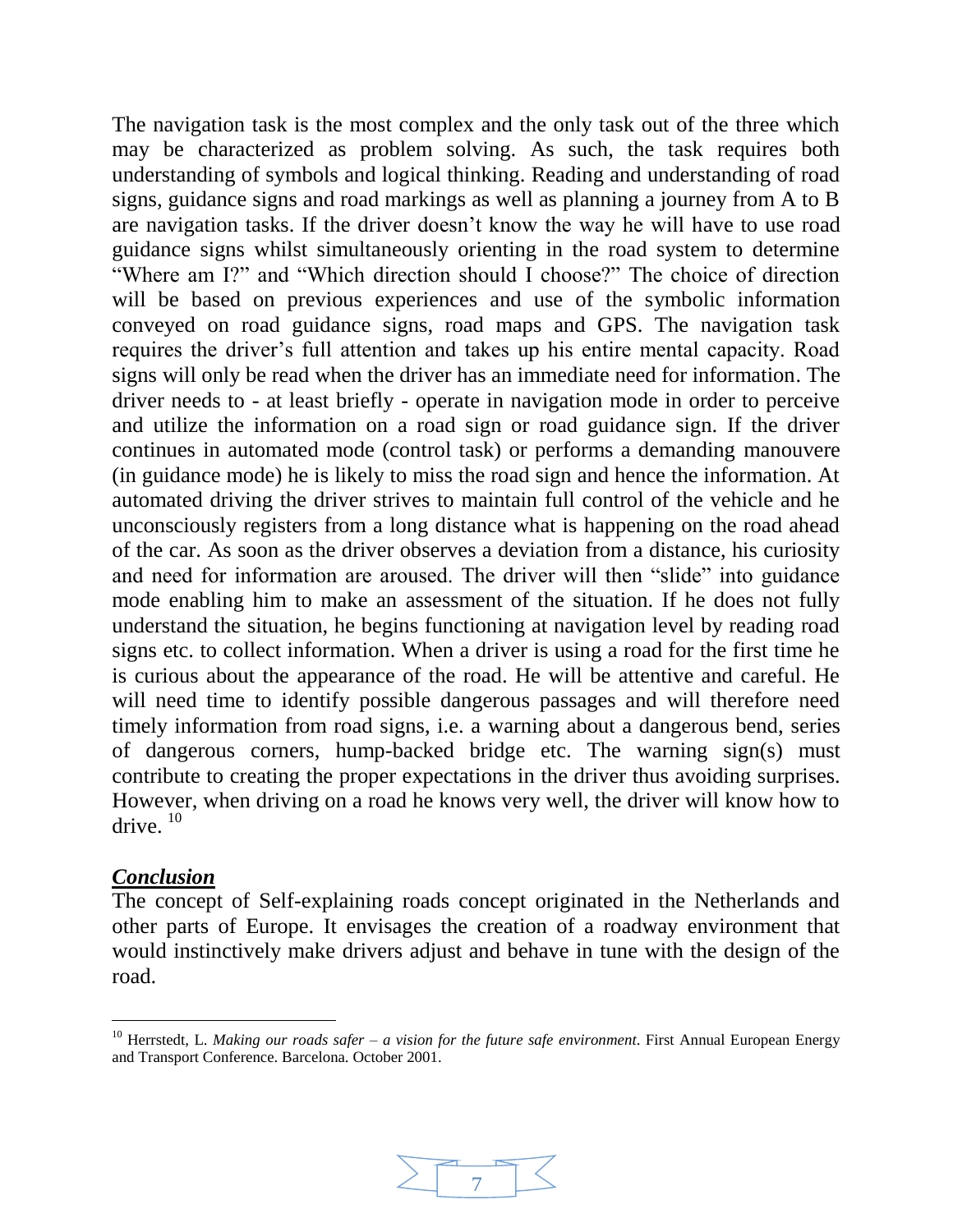In other words, the road design would require driving behaviour to comply. It was also a concept largely popularized by the US, aimed at forgiving the mistakes made by drivers while driving. Forgiving Roads envisages a road design that seeks to smoothly redirect motorists. One of the aims of self-explaining highways is to make the actions of road users more predictable. In order to achieve this, the design of self-explaining roads requires understanding between the fields of traffic psychology and road engineering. Such an approach uses simplicity and consistency of design to reduce driver stress and driver error. It is already used for the highest road classes e.g. motorways/freeways, but on low class roads consistency in design is often compromised by other objectives such as high access levels, variable alignment, mixed use and variable roadside development , which result in lack of consistency and lack of differentiation between road classes. Before driving on a road for the first time, we have certain expectations as to how this looks. If the road is a national highway we expect the road standard to be relatively high. However, if the road is a minor road in a rural area, we expect it to be narrow and winding. We have a natural curiosity about how the road looks the very first time we drive on it. But after a few kilometres we have built up an expectation of how the continued road will look. The natural expectation is that the road will continue as it began. However, if the road worsens, we prepare ourselves to meet an even worse standard along the way. One of the aims of self-explaining highways is to make the actions of road users more predictable. In order to achieve this, the design of self-explaining roads requires understanding between the fields of traffic psychology and road engineering. <sup>11</sup> Such an approach uses simplicity and consistency of design to reduce driver stress and driver error. It is already used for the highest road classes e.g. motorways/freeways , but on low class roads consistency in design is often compromised by other objectives such as high access levels, variable alignment, mixed use and variable roadside development, which result in lack of consistency and lack of differentiation between road classes. These concepts are being developed further in current European projects to understand which design features modify driver behaviour to accord with the road function and result in speed choice consistent with the safe speed for that design and function. Changes in the road environment pose increased demands on the driver. The road leading up to the change should therefore be constructed such that the driver will gradually lose recognition and thereby consciously begin to reorient in the new road environment. When the road and the traffic conditions are in line with our expectations, no unexpected surprises occur. We then naturally have a high level of preparedness for the incidents and situations that we expect ahead.

 $\overline{a}$ 



<sup>&</sup>lt;sup>11</sup> RoSPA. rospa.com